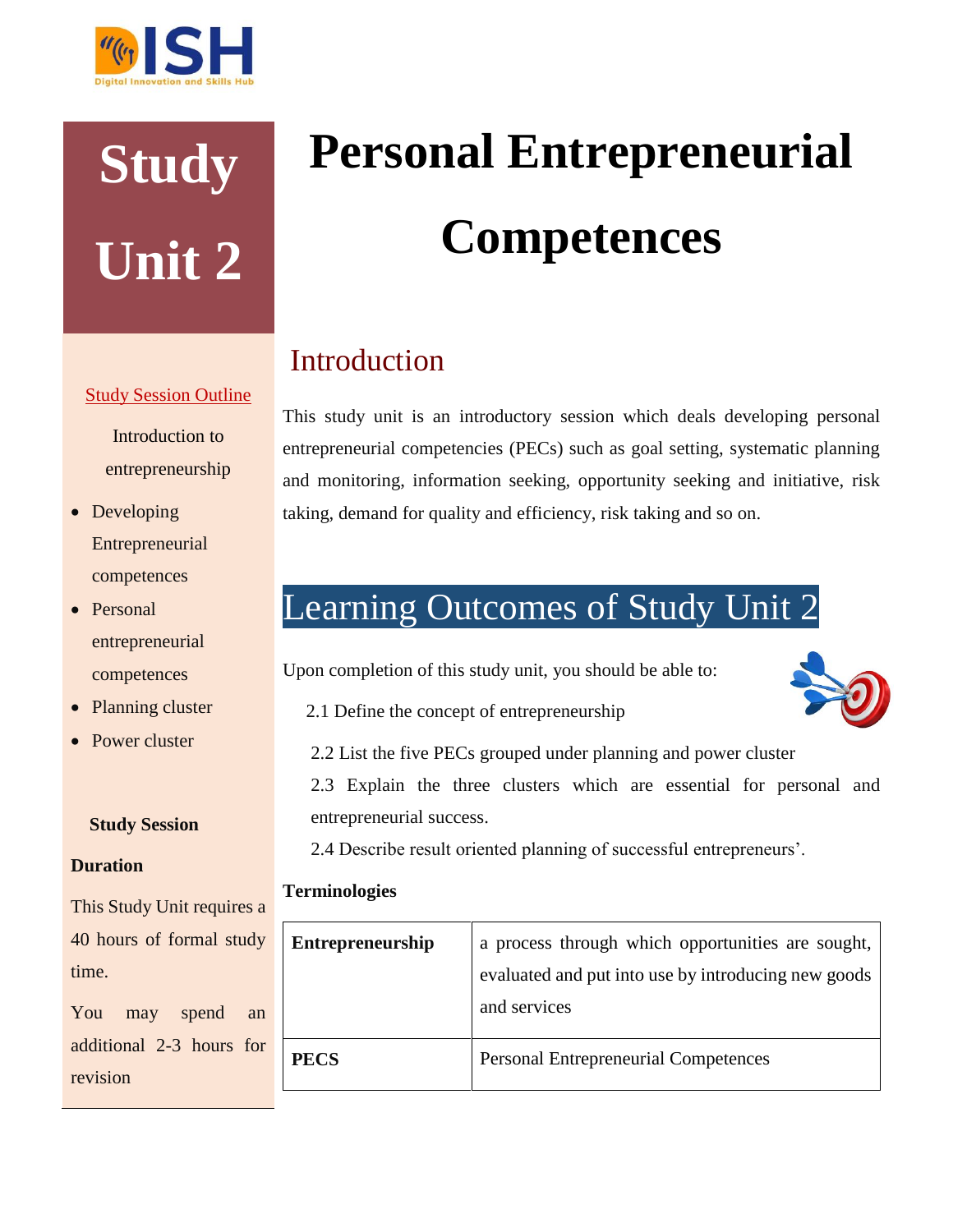

## 2.1 Introduction to Entrepreneurship

Entrepreneurship is defined differently by different scholars. For this course we will use the definition of Shane and Venkataraman (1997). According to them, entrepreneurship is defined as; "...an activity that involves the discovery, evaluation, and exploitation of opportunities to introduce new goods and services, ways of organizing, markets, processes, and raw materials through organizing efforts that previously had not existed." According to the definition, entrepreneurship is a process through which opportunities are sought, evaluated and put into use by introducing new goods and services. In addition, according to the definition opportunities are exploited not only through the introduction of new products and services but also through new ways of organizing, markets, process and raw materials. This implies that entrepreneurship is highly related to innovation which we will discuss it in more detail in the next sessions. In other words, a selfemployment, new firm formation or any business that has nothing to do with newness is, thus, not an entrepreneurship.

#### **2.1 Developing Personal Entrepreneurial Competencies**

Professionals who work closely with entrepreneurs have often speculated about what makes entrepreneurs "entrepreneurial". So as to answer the question of what makes entrepreneurs entrepreneurial, in the 1980s professor David McClelland and Winter interviewed large number of entrepreneurs from three countries namely India, Malawi and Ecuador. According to this study, ten personal entrepreneurial competencies are what makes entrepreneurs entrepreneurial. These competencies are categorized in three clusters namely planning, power and achievement clusters. Under the planning cluster there are three personal entrepreneurial competencies (PECs) viz. goal setting, systematic planning and monitoring, and information seeking. power cluster consists two PECs namely, persuasion and networking, and self-confidence. The last cluster is the achievement cluster, in this cluster there are five PECs namely opportunity seeking, persistence, commitment, demand for quality and efficiency, and risk taking. Discussions on each of the five PECs groped under planning and power clusters follows in the next sections.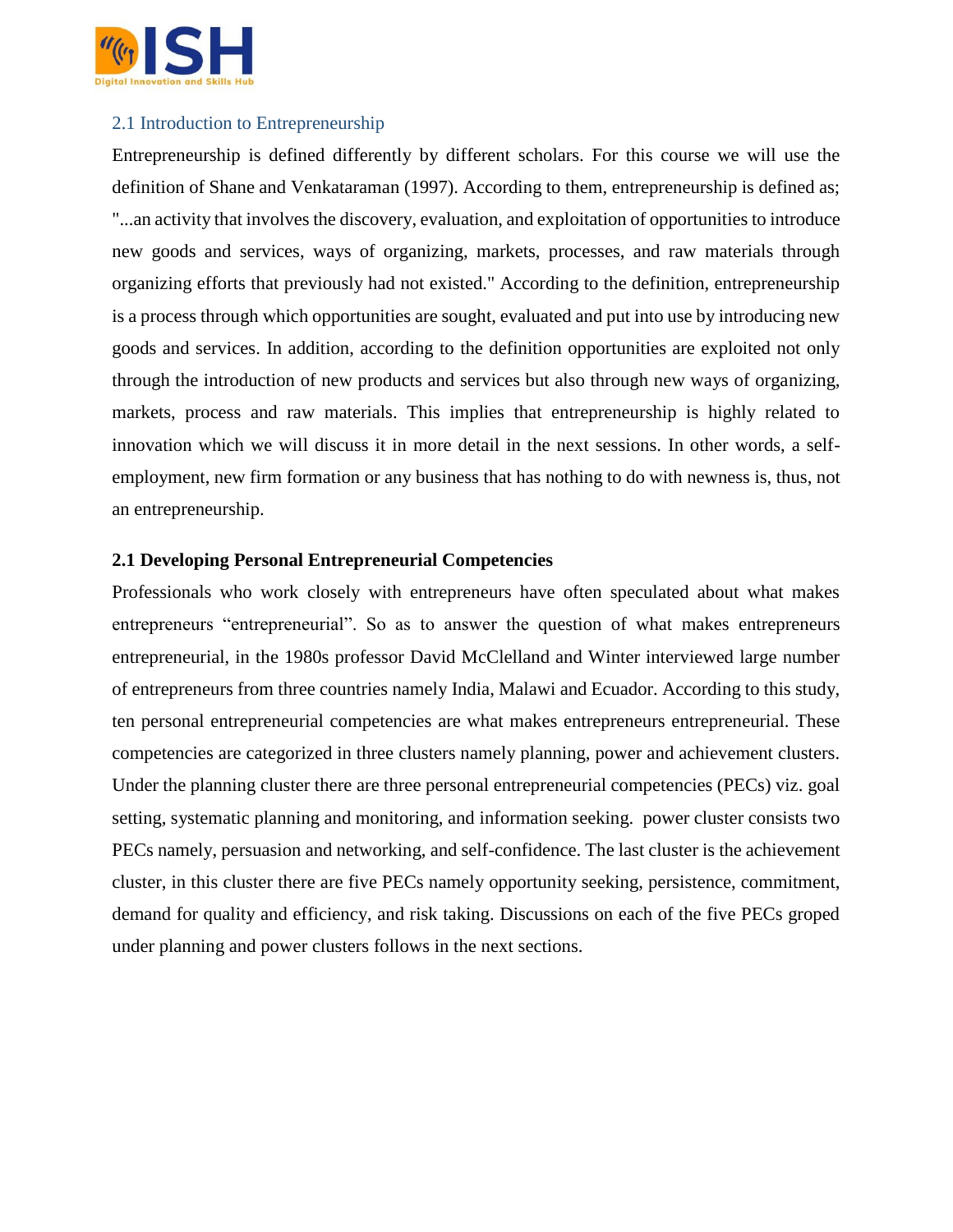

## 2.1.1 Goal setting

The main characteristic of successful entrepreneurs is to know what they want to achieve in their life. They are able to visualize the future and use these images to guide themselves and others. Research shows that entrepreneurs with goal setting competence demonstrate specific behaviors such as setting goals which are meaningful and challenging, articulate clear and specific long-term objectives and setting short term objectives which are measurable.

Have you ever had set goals and objectives which are meaningful and challenging to you? Successful entrepreneurs always challenge themselves through setting and pursuing to achieve goals which give them enjoyment once they attained them. Therefore, their goals and objectives are established based on challenges, something that requires commitment and dedication to perform and also are marked with great personal meaning - something that is very essential to them. In addition, successful entrepreneurs establish short-term goals which are written in tangible terms. They know that the cumulative results obtained with such short term objectives will lead to great results, and will make every day more effective.

Furthermore, entrepreneurs know where they want to go and they have a clear vision of their future. Much of the success of entrepreneurs comes from the fact that they converge all efforts to achieve what they want in their life. Entrepreneurs do not lose focus, even at times of uncertainty and tough times, because they recognize the importance of remaining firm in their purpose. They are resilient people during hard times.

*"If you don't know where you are going, every road will get you nowhere." Henry Kissinger*

# 2.1.2 Systematic Planning and Monitoring

Successful entrepreneurs know that having a smart goal is not a guarantee for success. It should go with appropriate planning to enhance the achievement capability. They know that planning leverages their results. So, they are disciplined in designing and implementing their plans.

They know the complexity of large tasks, and they subdivide them into smaller actions with deadlines. This division ensures more objectivity in the execution, transforming complex tasks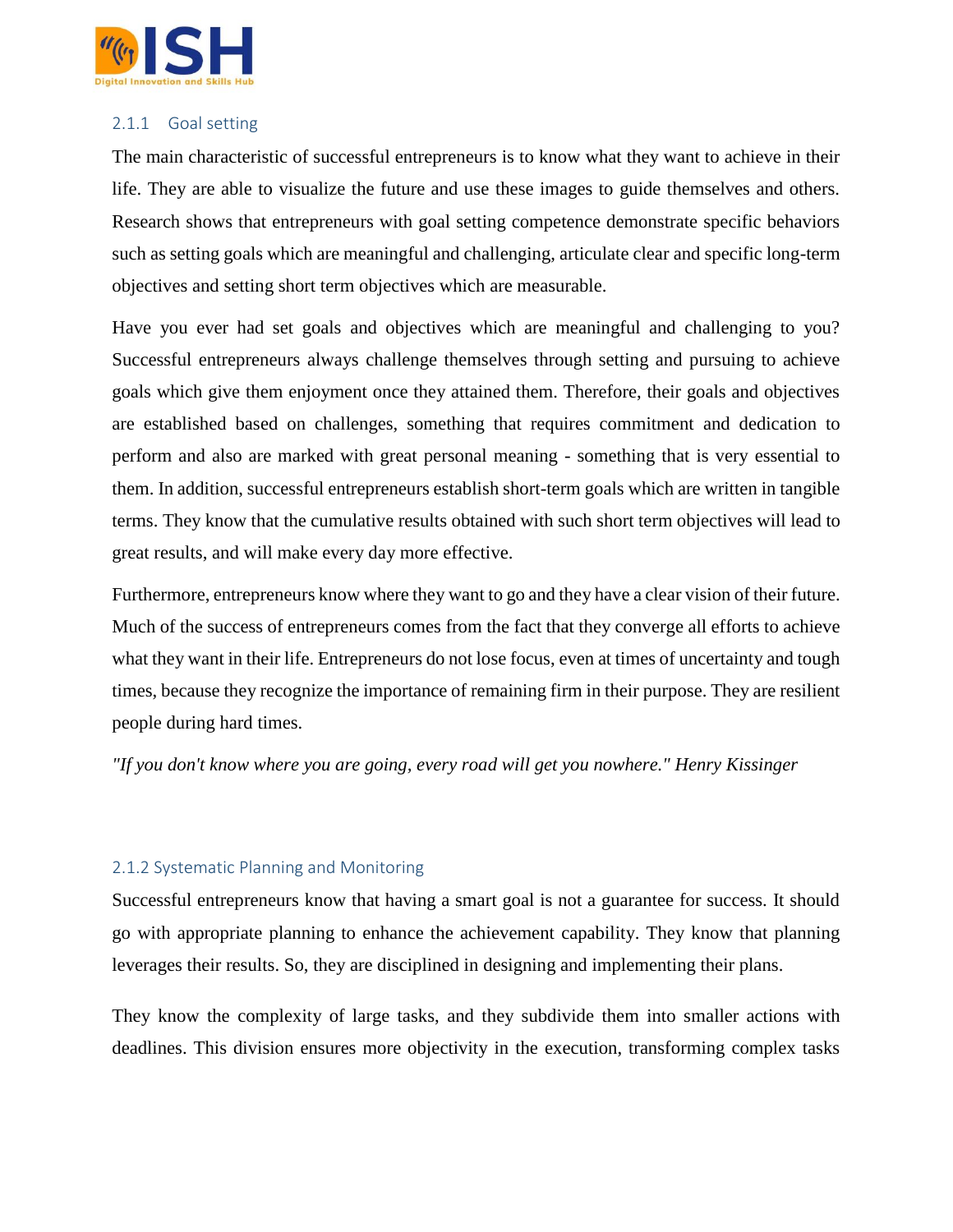

into something simple to run. Besides, entrepreneurs are aware that results are not always as planned, or that changes sometimes need to happen when facing new circumstances. Thus, they

use strong monitoring over their plans. The flexibility in the face of unforeseen is a remarkable feature in successful entrepreneurs. In order to make such decisions entrepreneurs keep a complete record of all financial transactions that need the inversion of financial resources. Further, successful entrepreneurs make use of their records as a source of information in order to provide greater certainty to their choices, thus avoiding unnecessary risks. They also use a result oriented planning which includes five steps. These steps are discussed in the following section.

**Step 1**: Identify the business objectives. The objectives must necessarily be linked to the results expected by the company such as sales, market share and profitability. A good objective fulfills at least five criteria which are commonly known as SMART. The acronym SMART is a tool to remember the fundamental characteristics of a good objective. The extended form of SMART is Specific, Measurable, Achievable, Relevant and Time-bounded.

**Step 2**: Identify the activities required to achieve objectives, to attain the objectives a set of activities must be accomplished. The activities should have interdependence and a priority that must be observed when preparing a plan. When you write these activities, the goal becomes more accessible, bringing motivation for the task-holders to perform.

**Step 3**: Set a schedule or timeframe: In this step the entrepreneur outlines the time frame for implementing each of the activities required to be implemented.

**Step 4**: Identify the responsible persons for implementing each task. In this step, the entrepreneur assigns a person responsible for implementing and follow up of each of the listed activities.

**Step 5**: Identify resources required: Implementing the activities require resources/cost. How much cost is expected to be incurred for executing each of the necessary activities to achieve the goals? In this step, the resources/cost should be outlined.

**Quote:** *"One must have strategies to execute dreams." Azim Premji*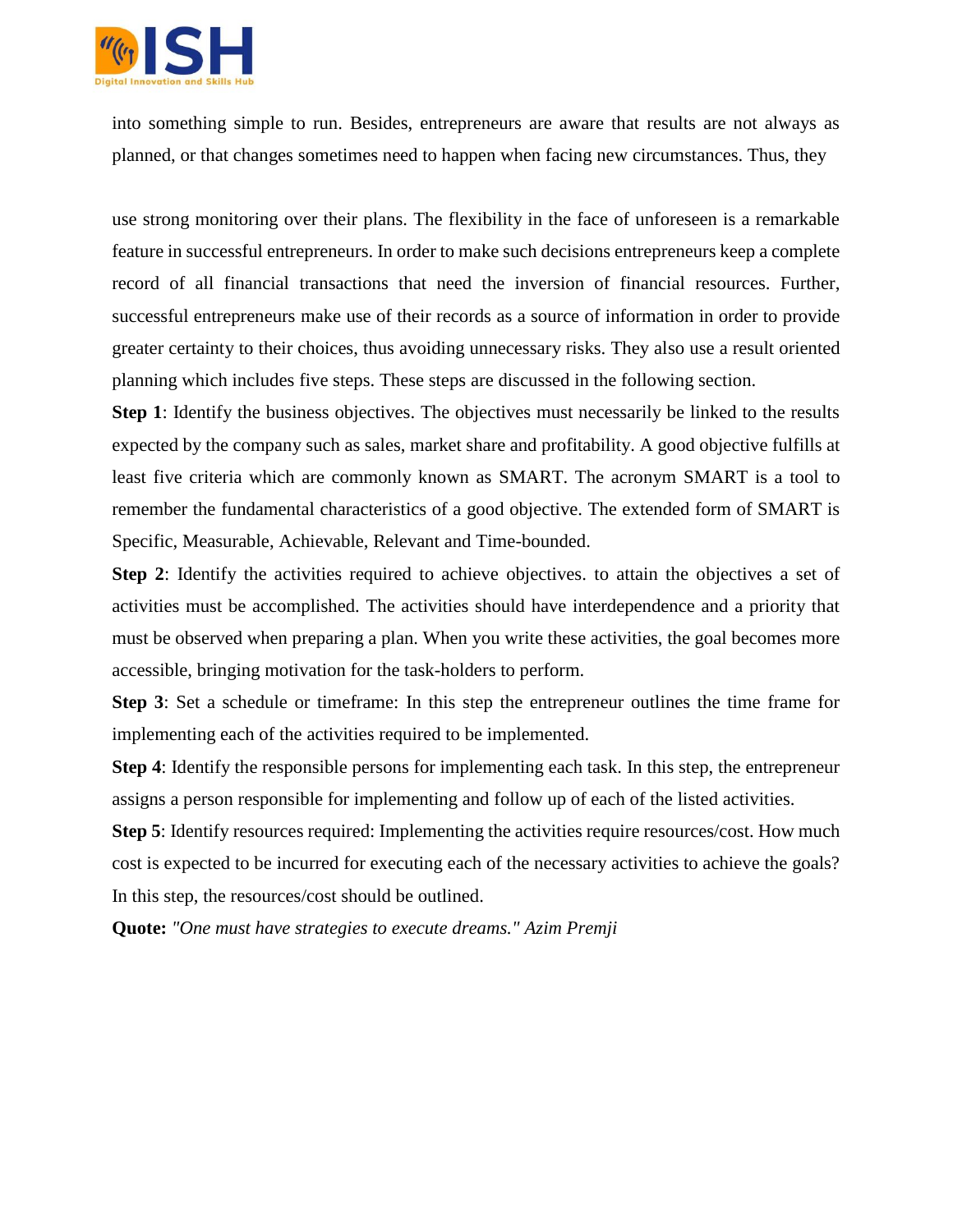

# 2.1.3 Information Seeking

Successful entrepreneurs always seek information from their customers, suppliers and competitors. They know that they have little control over them, and therefore it is necessary to know who they are, where they are, what they want and what they do. This market information is useful for the entrepreneur to detect business opportunities, to develop business plans and for defining differential products and services. Successful entrepreneurs, before leaving to seek information, they define which data is needed to get where they want, and what is the best strategy to achieve it. They elaborate a plan or roadmap for gathering information.

Entrepreneurs understand the importance of personally visiting the information sources so as to avoid distortion and to obtain reliable, real and accurate data. They know that the information is usually complementary, and sometimes the situation requires confirming before taking the decision. Moreover, successful entrepreneurs do personal research regarding the provision of a product or service. It means they examine carefully, inquire, search for traces and details. Successful entrepreneurs are aware of the details of how to make a product or provide a service. They personally learn the processes used and seek to know all the details surrounding it, such as machinery and equipment and its operation; materials, cost, time, utensils and tools necessary; manpower, knowledge and skills required; and physical facilities necessary. They want to know every detail to reduce risks and do the best they can.

In addition, successful entrepreneurs recognize that it is essential to seek the cooperation of other people who know more than them, when necessary. They consult and seek information from people specialized in the specific technical or commercial ability needed. They act like that because technical and commercial information is mandatory for business success. The specialist consulted must be a profound expert, an expert of the technical or commercial areas.

*"Information is power." Unknown*

#### 2.1.4 Persuasion and Networking

Successful entrepreneurs know that they cannot accomplish everything alone. They acknowledge the importance of getting the support of others so as to achieve their goals. They seek to know very well the path that leads to their goals, and clearly define who are the people that can help them to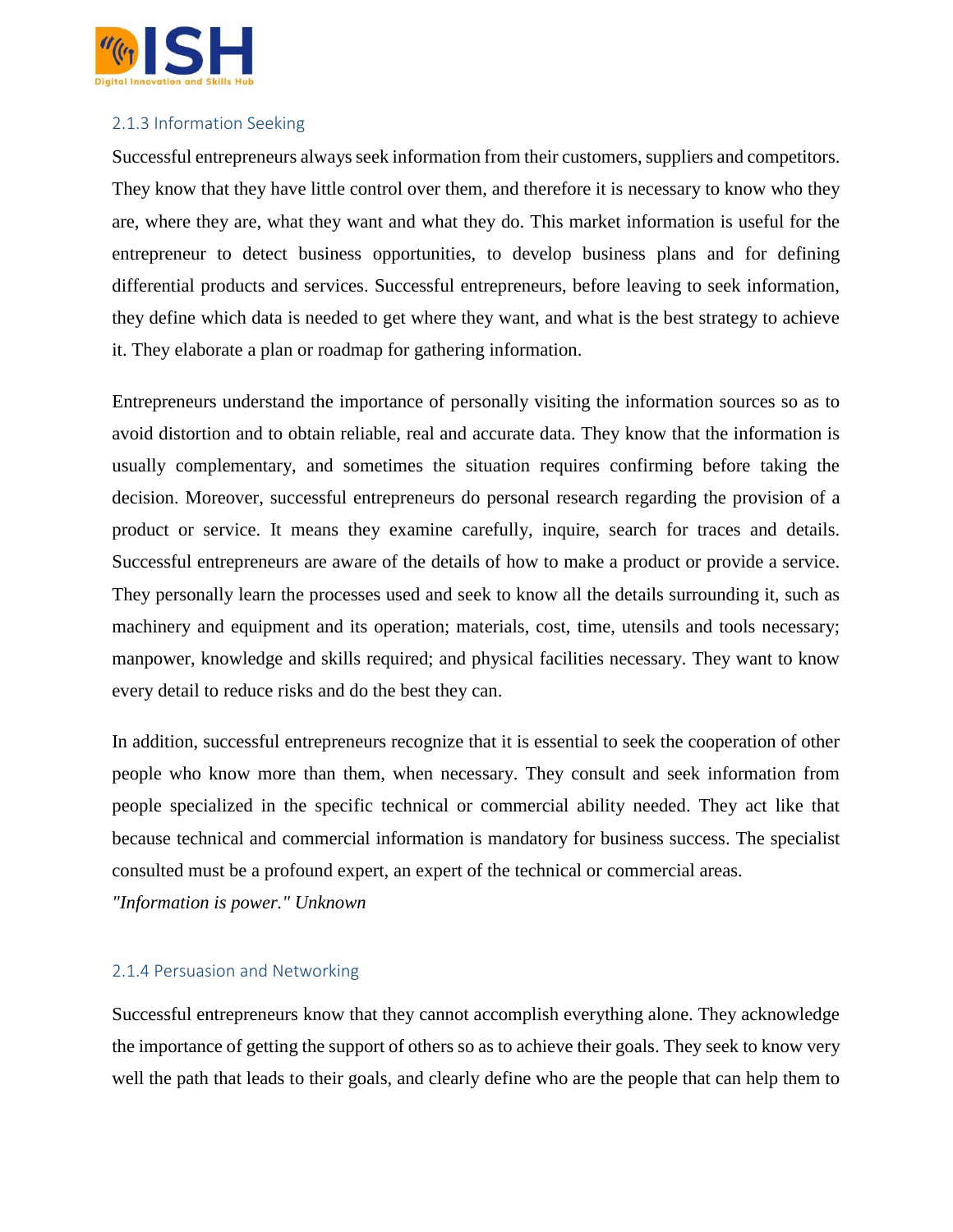

achieve these outcomes. They know that for every situation, there is someone who will be key for them to get the desired result. Therefore, they always seek to influence others for collaboration and cooperation and make use of their deliberate strategies, designed and developed in advance. They prepare their influencing strategies according to their goals, circumstances and people involved. They also seek to have other alternatives in case things do not happen as predicted.

Entrepreneurs are strategic, they always predict the reactions of others, whether allies or opponents.

When negotiating with others, they clearly define what they want and seek to know what the other wants, so they can develop effective trading strategies and to enable them to give the other the most at the lowest cost to them. They recognize that it is critical to have a good network of business or personal contacts. For this reason, they are always working to develop new contacts and keep them. They act primarily to increase the number of customers and to keep them. They know it's much easier to develop contacts than to keeping them, and for that they often make use of tools or even advice to achieve what they want.

*"What separates those who achieve and those who do not is in direct proportion to the one's ability to ask for help." Donald Keough*

# 2.1.5 Independence and Self Confidence

Successful entrepreneurs like to feel free from standards and the control of others. They know that they must act according to the law and business ethics, comply with established contracts, adapting their behavior to social norms. However, when they realize that a standard or a contract is harming them or that a person or group is trying to control them, they act decisively in pursuit of their autonomy, to decide and act according to their own beliefs. They negotiate changes in the rules and contract terms, avoid people who can control them and seek situations where they can be in control or influence others.

Successful entrepreneurs have strong convictions about what they want, so even with the possibility of failure they demonstrate their conviction, maintaining their point of view, expressing and acting toward what they believe. They pay attention to what others say, circumstances and trends, but act according to their own ideas. They know they must do so to protect their self-